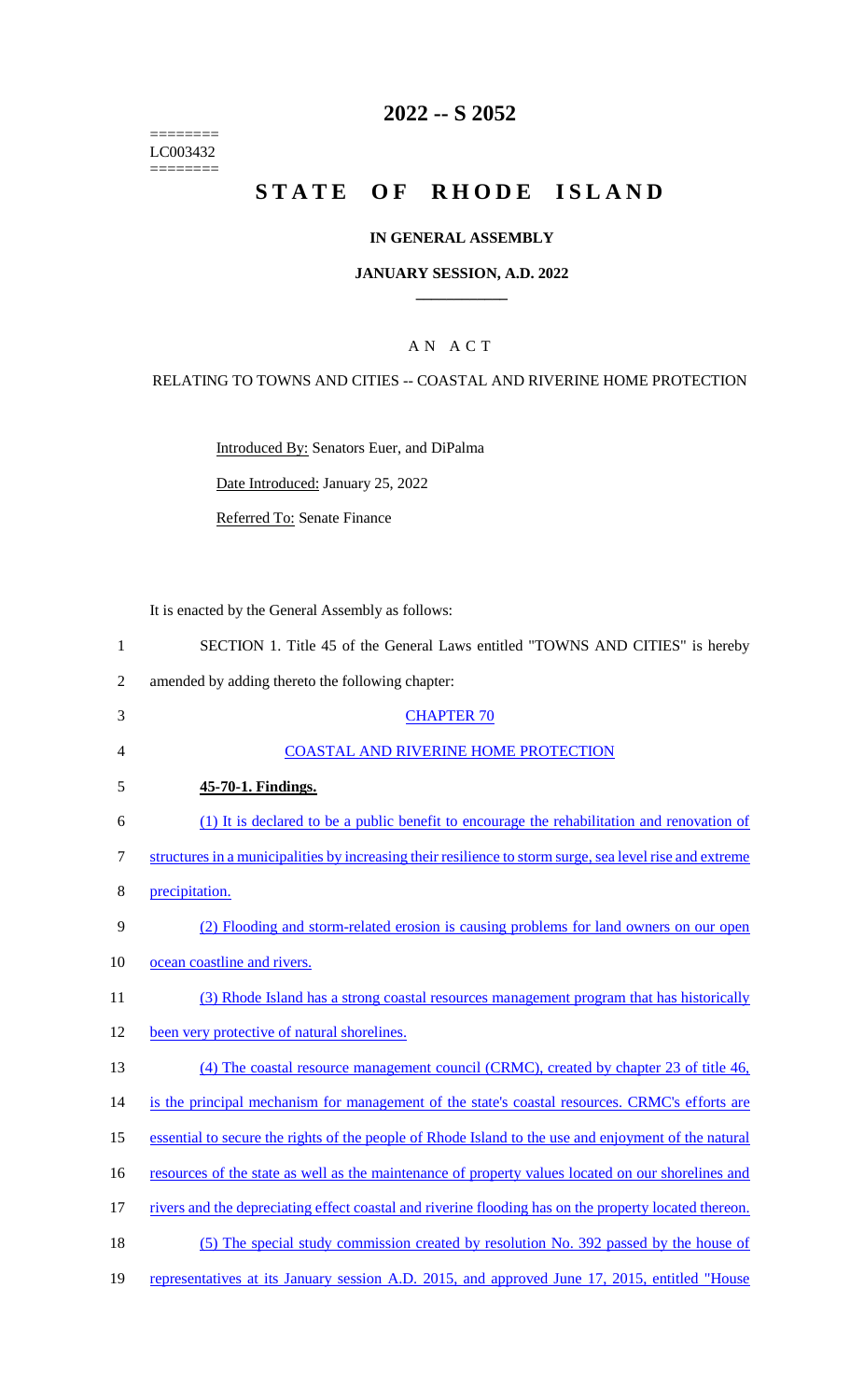- Resolution Creating the Rhode Island House Commission on Economic Risk Due to Flooding and Sea Rise" has determined: (i) That one of the best ways to prevent property damage due to sea level rise and flooding is to fortify vulnerable assets; (ii) That the state needs to develop an approach and develop a philosophy of resilience; (iii) That the state identify vulnerabilities and understand the economic value at risk using statistic and probability based models for sea level rise; and (iv) That policymakers need to protect homeowners by incentivizing resilience thereby insuring our assets. (6) A tax relief program for coastal and riverine properties subject to storm surge, sea level 11 rise, riverine flooding and extreme precipitation is needed for sustainability and resiliency, 12 stabilization of property values and the municipal tax base, as well as community revitalization to 13 those communities which are determined by CRMC to be in an area likely to be affected by 14 flooding. (7) Adaptation measures identified by CRMC and/or the Rhode Island emergency 16 management agency may be appropriate to reduce damage from the risks of storm surge, sea level 17 rise and extreme precipitation. **45-70-2. Definitions.** (a) As used in this chapter the following words shall have the following meanings: 20 (1) "Demolition" means to completely destroy or raze a building in cases in which a building is so severely damaged that it cannot be elevated, floodproofed, or relocated, or the 22 building is in such poor condition and not worth the additional investment required to elevate,
- floodproof, or relocate. It is not technically feasible or cost effective to elevate or relocate some

24 types of buildings, such as certain slab-on-grade buildings or masonry-type buildings.

(2) "Dry floodproofing of residential structures" means a structure is made watertight

26 below the level that needs flood protection to prevent floodwaters from entering. Making the

structure watertight requires sealing the walls with waterproof coatings, impermeable membranes,

- 28 or a supplemental layer of masonry or concrete
- 29 (3) "Levees and floodwalls" means a long, narrow embankment usually built to protect
- land from flooding. If built of concrete or masonry the structure is usually referred to as a floodwall.
- Levees and floodwalls confine streamflow within a specified area to prevent flooding.

(4) "Relocation" means moving an entire building to another location on the same lot or to

- another lot, usually outside the floodplain. Relocation is a mitigation measure that can offer the
- greatest protection from future flood damage.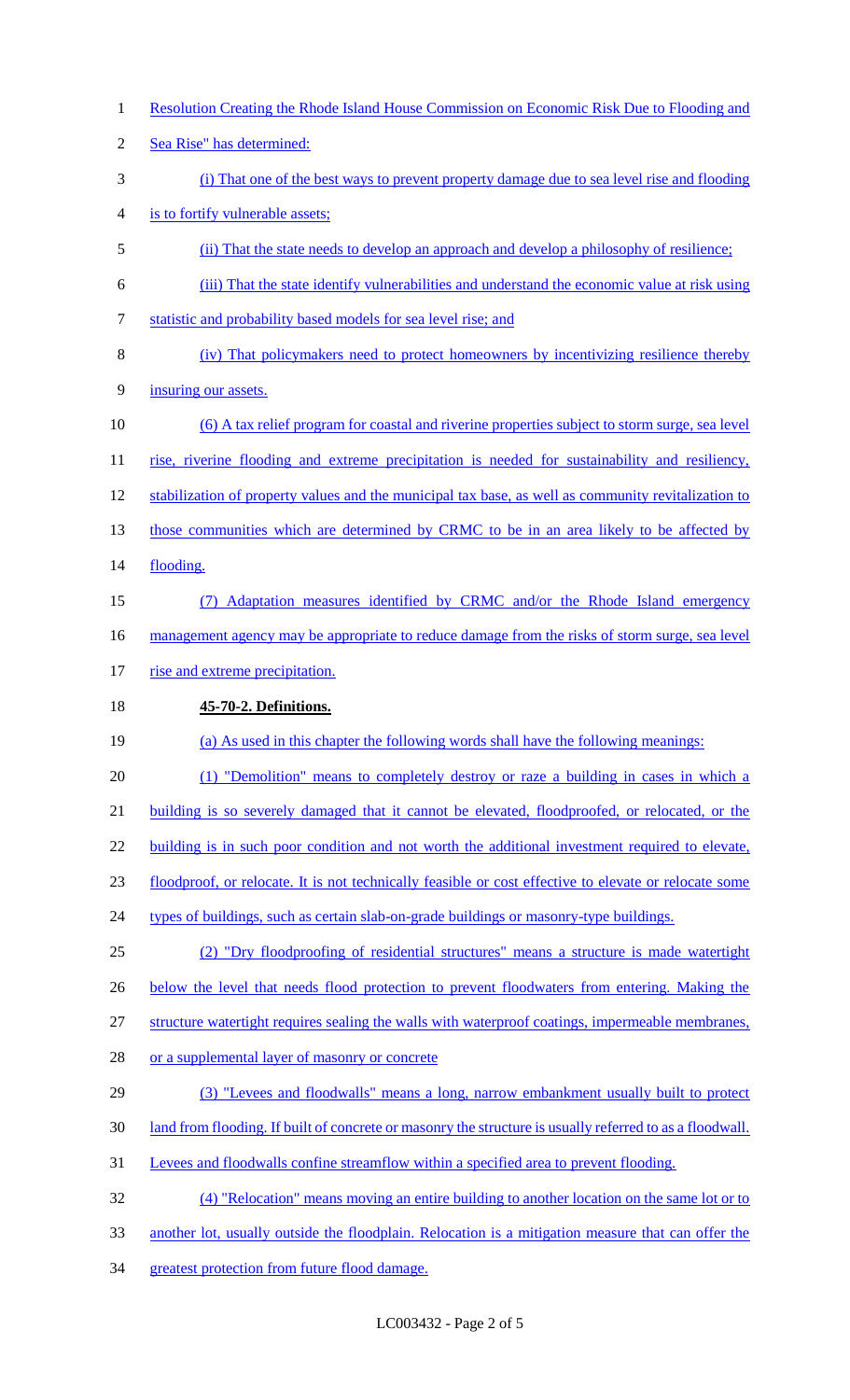- 1 (5) "Structural elevation" means various techniques used to raise the existing building to
- 2 or above the base flood elevation (BFE). Elevation is a common technique for protecting an existing
- 3 building in the special flood hazard area (SFHA).
- 4 (6) "Wet floodproofing" means a design method that allows water to move in the enclosed 5 parts of a home's lower area, such as the crawlspace or an unoccupied area, and then out when 6 water recedes.
- 7 (b) In interpreting the definitions listed in subsection (a) of this section to the tax 8 assessments improvement exemption provided in this chapter, these definitions shall be applied 9 consistent with the interpretation and meaning contained in the February 27, 2015 edition of the
- 10 Hazard Mitigation Assistance Guidance manual published by the Federal Emergency Management
- 11 Agency (FEMA), and any subsequent amendments or revisions to the manual, or as otherwise
- 12 issued by FEMA, whichever is most current. The National Flood Insurance Program operated by
- 13 FEMA may also be utilized for further clarification of these words.
- 14 **45-70-3. Coastal and riverine resilience - Tax assessment improvement exemption.**

 (a) The various cities and towns may provide by ordinance for an exemption on the 16 increased assessed value of a property relating to improvements to protect against coastal and riverine flooding. Such exemption on improvements shall be as determined by the tax assessor after 18 verification that the property is in an area that the (CRMC) has determined is susceptible to flooding and which will require or has required rehabilitation or renovation as a result of the damage 20 caused by, or is at risk of damage from storm surge, sea level rise, riverine flooding and extreme precipitation, and that such improvements will result in reduced susceptibility to flood damage. Such coastal and riverine flooding improvement exemption shall apply until the next full revaluation of property in the city or town. Prior to receiving this exemption the local building inspector shall inspect and approve the plans to incorporate flood mitigation measures to the property. 26 (b) The tax exemption amount pursuant to this chapter shall be determined by the local tax

27 assessors and based on the severity of the risk to the property and/or the amount of damage done 28 to the property which is within an area determined by CRMC to be susceptible to flooding. The 29 local tax assessors of the various cities and towns shall be authorized to develop a tax exemption 30 formula for issuing tax exemptions pursuant to this section by assessing the cost of sustainability 31 and resiliency measures a taxpayer has performed to repair damage, or are necessary to prevent 32 future damage, and may employ whatever services necessary including, but not limited to, real 33 estate appraisers, construction professionals, or any other professional in property valuation, in

34 determining the amount of the tax exemption pursuant to this chapter.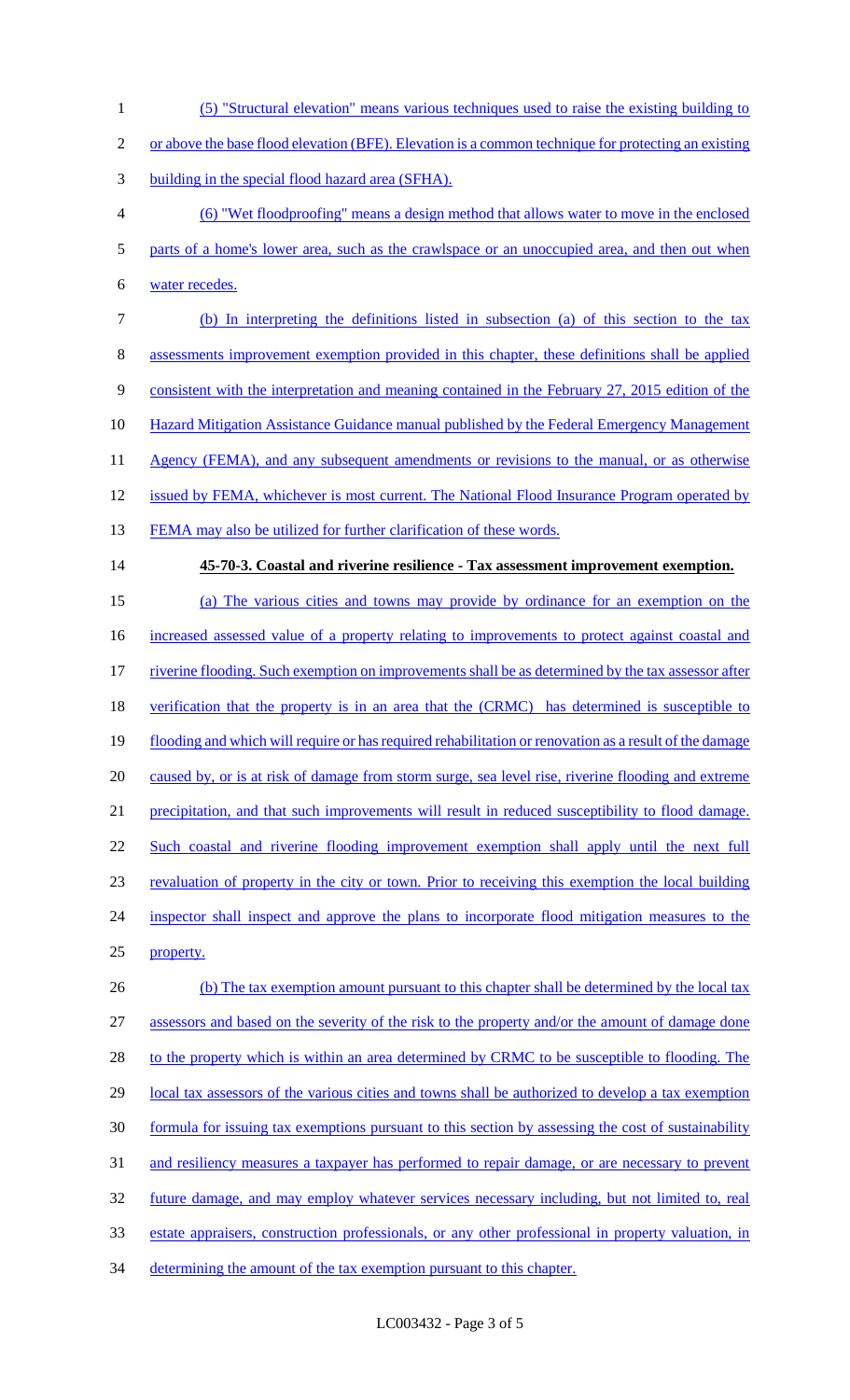| $\mathbf{1}$   | (c) Tax exemptions authorized pursuant to this chapter shall be allowed for the taxable year           |
|----------------|--------------------------------------------------------------------------------------------------------|
| $\overline{2}$ | in which the rehabilitation or renovation occurs.                                                      |
| 3              | (d) If the amount of the tax exemption exceeds the tax payer's total tax liability for the year        |
| 4              | in which the rehabilitation or renovation work occurred, the amount that exceeds the taxpayer's tax    |
| 5              | liability may be carried forward for exemption against the taxes imposed for the next full property    |
| 6              | evaluation, or until the full exemption is used, whichever occurs first for the tax exemptions.        |
| 7              | (e) The municipality implementing a tax exemption for property located in a coastal or                 |
| 8              | riverine area shall determine what resilience measures it deems qualifying for tax exemptions          |
| 9              | including, but not limited to, measures derived from the Hazard Mitigation Assistance Unified          |
| 10             | Guidance publication issued by the Federal Emergency Management Agency Department of                   |
| 11             | Homeland Security, as provided in § 45-70-2(b). The approved measures may include, but are not         |
| 12             | limited to:                                                                                            |
| 13             | (1) Demolition;                                                                                        |
| 14             | (2) Dry floodproofing of residential structures;                                                       |
| 15             | (3) Levees and floodwalls;                                                                             |
| 16             | (4) Relocation;                                                                                        |
| 17             | (5) Structural elevation;                                                                              |
| 18             | (6) Wet floodproofing:                                                                                 |
| 19             | (7) Relocation or elevation of utility equipment from a basement that may become flooded;              |
| 20             | and                                                                                                    |
| 21             | (8) Any additional measures that CRMC and/or the Rhode Island emergency management                     |
| 22             | agency determines are imperative to preserving the coastal or riverine property and residential        |
| 23             | structures and which are reasonably expected to achieve that purpose.                                  |
| 24             | 45-70-4. Severability.                                                                                 |
| 25             | If a court of competent jurisdiction shall adjudge to be invalid or unconstitutional any               |
| 26             | clause, sentence, paragraph, section or part of this chapter or the application of it to any person or |
| 27             | circumstance, the adjudication shall not affect, impair, invalidate or nullify the remainder of this   |
| 28             | chapter, or the applications of this chapter, which can be given effect without the invalid provision  |
| 29             | application, but the effect of the court's adjudication shall be confined to the clause, sentence,     |
| 30             | paragraph, or section or part of this chapter, or application of it, which can be given effect without |
| 31             | the invalid provision or application so adjudged to be invalid or unconstitutional.                    |
| 32             | SECTION 2. This act shall take effect upon passage.                                                    |

#### $=$ LC003432

========